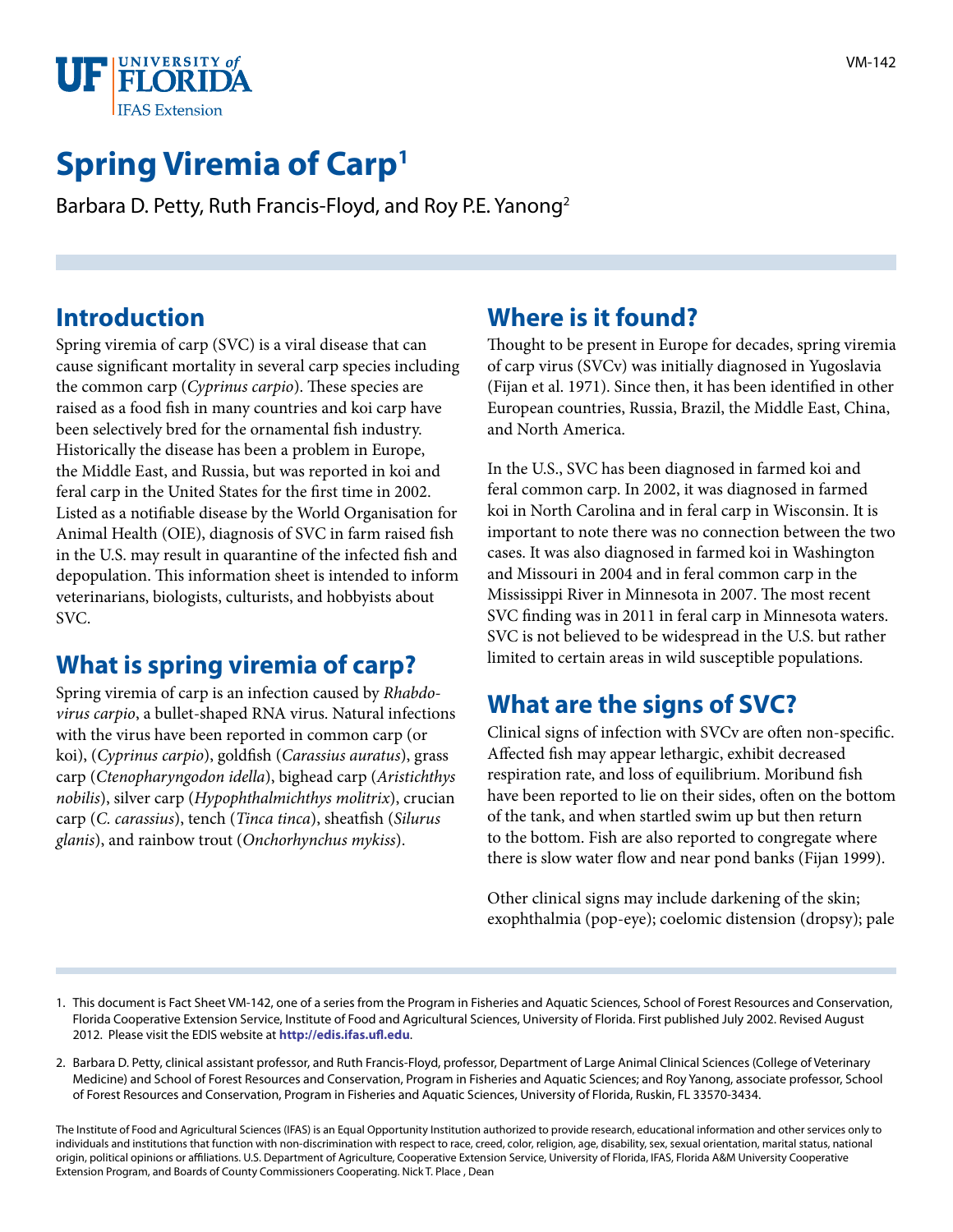gills; hemorrhages in the gills, skin, and eye; and a protruding vent with a thick mucoid (white to yellowish) fecal cast (see Figure 1).



Figure 1. Koi infected with SVCv. Note hemorrhages on body wall. Credits: Andy Goodwin.

Internally, edema (fluid buildup in organs and in the body cavity) and inflammation in many organs may be present. Pinpoint hemorrhages are often observed in the wall of the gas bladder and other internal organs. The intestine may be severely inflamed and may contain significant amounts of mucus. The spleen is often enlarged.

Concurrent infection with bacteria, particularly *Aeromonas* (*A. salmonicida* or *A. hydrophila*), may confuse the diagnosis because fish with this bacterial disease alone will show similar signs of systemic infection such as ascites and hemorrhages.

### **Transmission of SVCv**

The rhabdovirus that causes SVC enters the fish through the gills, replicating in gill epithelium and spreading to internal organs (Ahne 1978; Baudouy et al. 1980). The virus is distributed to other susceptible fishes via mucoid casts in feces from infected fish. Blood-sucking parasites, including leeches and the fish louse Argulus, have been implicated in spreading the disease (Pfeil-Putzien 1977; Ahne 1985). Mechanical transmission by aquatic animals, birds, and equipment is suspected because of the longevity of the virus in water and mud and following desiccation (Ahne 1982a; Ahne 1982b). The virus can survive freezing for one month at -20°C (-4°F); thus, frozen infected fish that are fed to piscivorous fishes or other animals may spread the virus to other locations (OIE 2011a).

Experimental transmission has been accomplished by co-habitation (housing infected fish with un-infected fish), intracranial (in the head) and intracoelomic (in the body cavity) injection, intubation of the virus into the intestine, and by immersion. However, direct application of the virus to scarified skin has been unsuccessful (Fijan 1972; Fijan et al. 1971; Hill 1977).

The presence of virus in ovarian fluids suggests that vertical transmission (from female parent to offspring) may be possible (Fijan 1999), but there is no evidence this has occurred.

Fish that survive an outbreak of SVCv may develop immunity to the virus. However, they can shed virus and thus serve as a source of virus to unexposed fish. Fish exposed to virus should be considered to be carriers. The length of time carrier fish can shed virus is unknown.



Figure 2. Photomicrograph of cell culture (*epithelioma papillosum* of carp) that is infected with SVCv. Black arrow points to cells that appear normal, white arrow to cells dying from SVCv. Credits: Andy Goodwin

# **Factors that Influence Disease**

Young fish are more susceptible to infection with SVCv; mortality can reach 70% in yearling carp. Adult fish can also be affected, but usually to a lesser degree.

Although other factors, such as age, can determine how severely the disease will affect a population, the temperature at which fish become infected, temperature fluctuations during the infective period, and the ability of the fish to mount a timely immune response seem to be the most important components for SVC.

In natural outbreaks, mortalities were confirmed in spring of 1969 and 1970 in Yugoslavia when water temperatures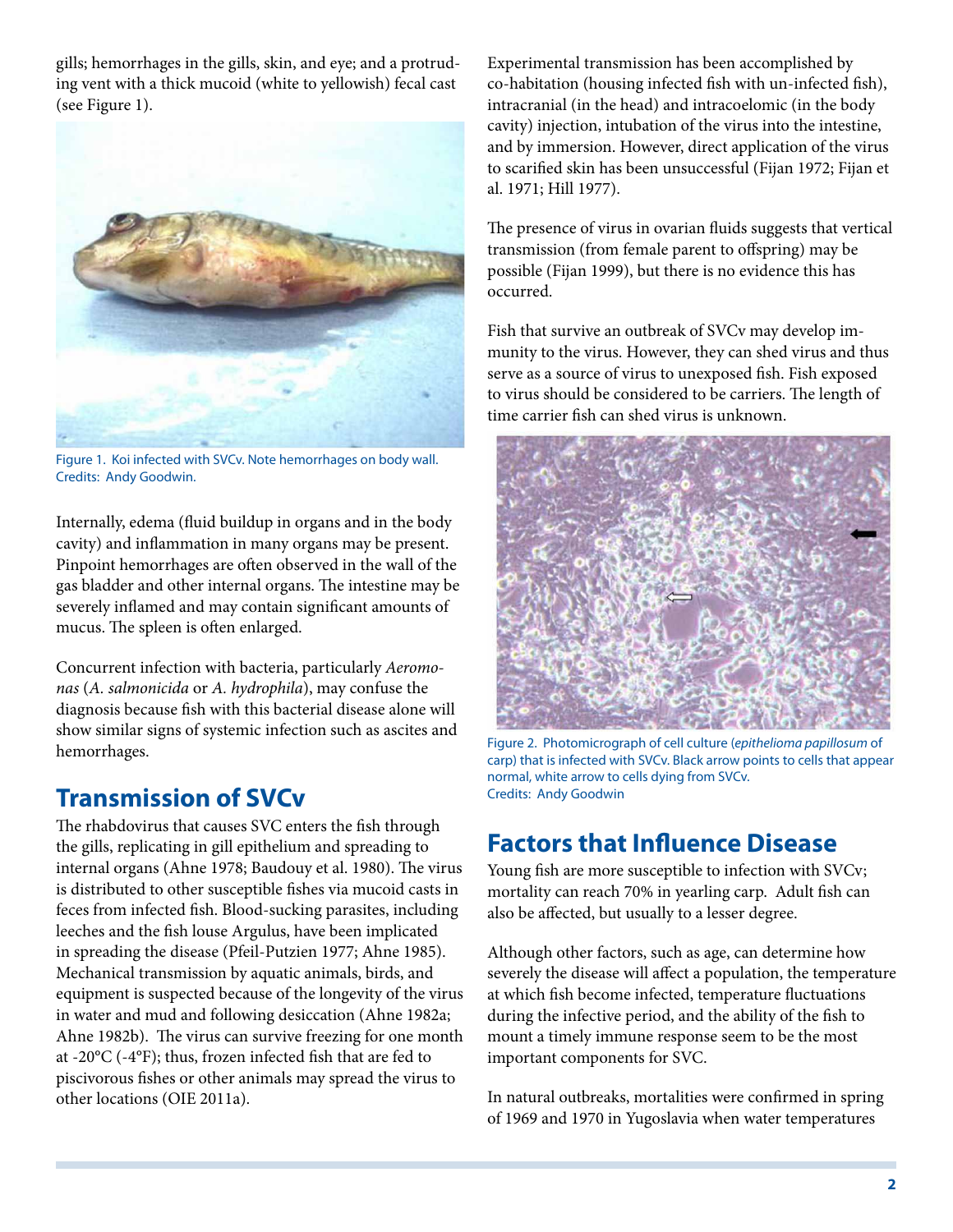ranged from 12°C to 22°C (54°F to 72°F);The optimum temperature for viral replication *in vitro* is 20 to 22°C (68 to 72°F), however, this is also an optimum temperature range for immune function of susceptible species (Fijan 1999). Clinical and experimental data indicate that maximum mortality can be expected at water temperatures between 10 to 18°C (50 to 64°F) (Fijan 1999; McAllister 1993).

Fish that are exposed to physiological stressors such as crowding, handling, poor water quality, malnutrition, and sudden temperature changes are more susceptible because of resulting immune system suppression.

# **How is SVCv diagnosed?**

Diagnosis of SVCv can be accomplished by several methods. A direct method is to isolate the virus using fathead minnow (FHM) or epithelioma papillosum of carp (EPC) cell lines. If the virus is present, it will cause the cells to degenerate and round (see Figure 2). To confirm that SVCv is in the cell line, one or more of indirect test methods should be performed by a federally approved laboratory. Indirect methods for SVCv diagnosis include enzymelinked immunosorbent assay (ELISA), virus neutralization, a molecular technique called reverse-transcription polymerase chain reaction (rt-PCR), and immunofluorescence of suspect tissue.

 A diagnostic manual that includes protocols required to confirm a diagnosis of SVC is available online and in print (OIE 2011a).

Suspect cases of SVC in the U.S. can be sent to any lab that can test for the disease; however, samples collected for the purpose of meeting export requirements must be sent to a USDA-approved lab ([http://www.aphis.usda.gov/](http://www.aphis.usda.gov/animal_health/lab_info_services/downloads/ApprovedLabs_Aquaculture.pdf) [animal\\_health/lab\\_info\\_services/downloads/Approved-](http://www.aphis.usda.gov/animal_health/lab_info_services/downloads/ApprovedLabs_Aquaculture.pdf)[Labs\\_Aquaculture.pdf\)](http://www.aphis.usda.gov/animal_health/lab_info_services/downloads/ApprovedLabs_Aquaculture.pdf). If a sample tests positive for the virus, it should be submitted to the National Veterinary Services Laboratory (NVSL) in Ames, Iowa. A catalog of services and fees and other information regarding NVSL is available here: [\(http://www.aphis.usda.gov/animal\\_health/](http://www.aphis.usda.gov/animal_health/lab_info_services/diagnos_tests.shtml) [lab\\_info\\_services/diagnos\\_tests.shtml\)](http://www.aphis.usda.gov/animal_health/lab_info_services/diagnos_tests.shtml).

# **How are SVC outbreaks managed?**

Antiviral drugs are not available to treat SVC or other viral diseases of cultured fish. Due to the potential severity of the disease and regulatory concerns, depopulation is recommended.

In active outbreaks, efforts are directed at containing and/or quarantining infected and exposed stock, and disinfecting

all areas where infected fish were held. However, in some circumstances, this may be difficult. The virus can be infective in mud and water for up to 42 days (Plumb 1999). It can also survive in water without a host for 5 weeks at 10°C (50°F) (OIE 2011a). The fate of the infected and exposed fish will likely be determined by state or federal authorities.

Though the virus is hardy, it can be inactivated by a number of methods. Appendix A lists chemical concentrations and application times to achieve inactivation of the virus. All equipment and tanks, raceways, and ponds should be disinfected.

The development of genetically resistant strains has been recommended (Fijan 1999), but not pursued (Brown and Bruno, 2002). Vaccine development has been attempted in the Czech Republic (Macura et al. 1983) with promising results. One group in the U.S. developed a DNA vaccine for SVCv that was efficacious in laboratory trials (Emmenegger and Kurath, 2008). To date, there is no legal vaccine for SVCv in the U.S.

# **How can SVCv infections be prevented?**

Biosecurity measures should be followed especially when working with SVCv-susceptible fish species. Biosecurity measures should include:

- New fish should be purchased from SVC-free suppliers and farms.
- If surface water is used to supply the farm, it should first be disinfected against SVCv. Well water is considered to be a safe source of water.
- Do not share equipment (nets, buckets, seines, etc.) and disinfect it between ponds or tanks.
- Animals such as birds, livestock, pets, etc., should be restricted from access to ponds or tanks.
- Restrict visitors. Only farm personnel should have access to ponds or tanks, and they should be trained in biosecurity measures.
- • Because many farms culture multiple fish species, it is highly recommended that SVCv-susceptible species be kept separate from non-susceptible species.
- Perform routine health assessments including SVCv testing on susceptible populations.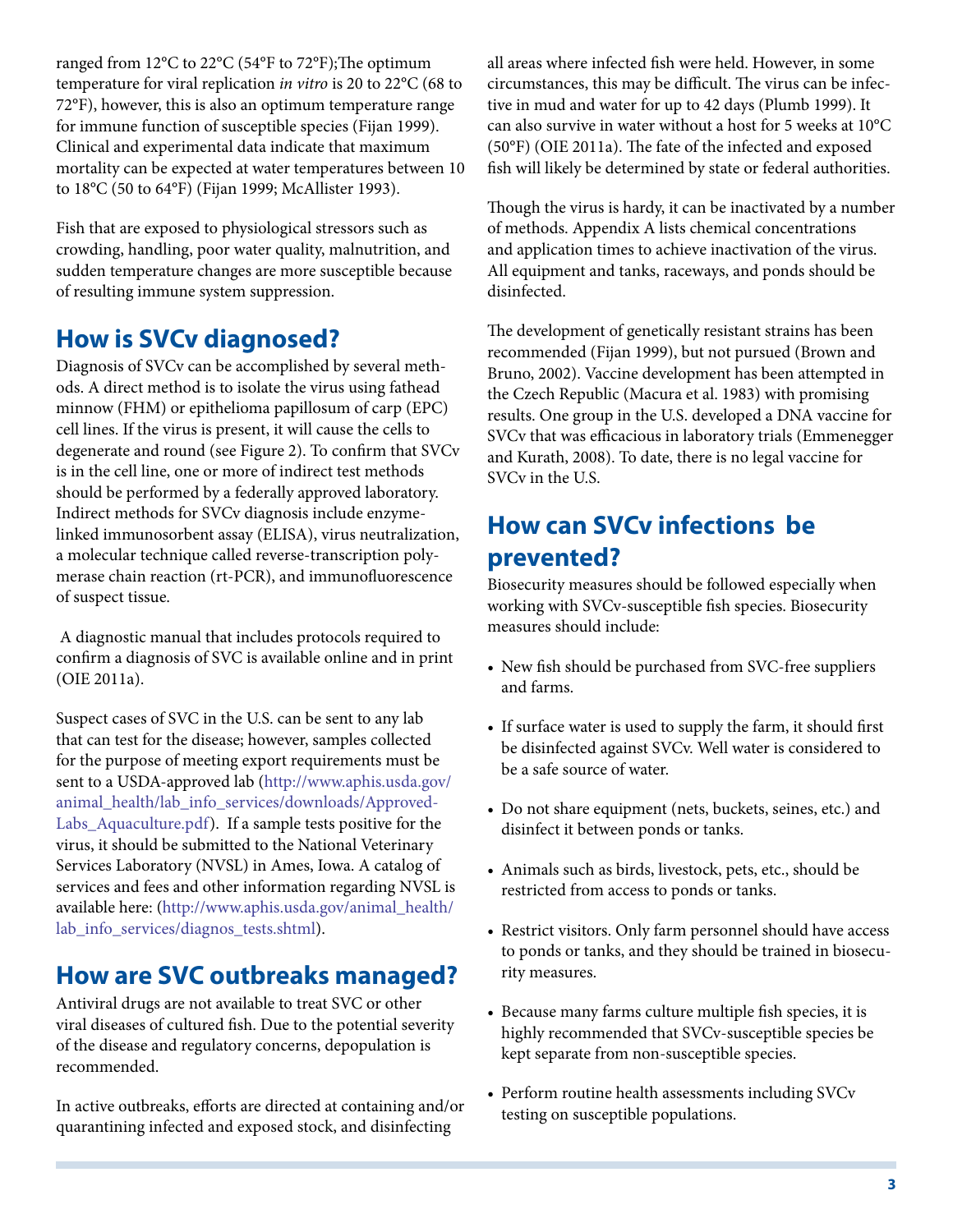# **Regulatory Considerations**

Spring viremia of carp is listed as a notifiable disease by the OIE in the International Aquatic Animal Health Code (OIE 2011b). It is also a notifiable disease in the United States, and, therefore, prompt notification of the state veterinarian's office and appropriate USDA-APHIS Veterinary Services officials is mandatory by accredited veterinarians and laboratories. It is also on Florida's list of reportable diseases [\(http://www.freshfromflorida.com/ai/](http://www.freshfromflorida.com/ai/main/ani_diseases_main.shtml) [main/ani\\_diseases\\_main.shtml](http://www.freshfromflorida.com/ai/main/ani_diseases_main.shtml)). Appendix B lists websites for locating state and federal officials. If SVCv is diagnosed, a state may choose to quarantine the infected facility to prevent movement of infected animals.

For farms that wish to attain SVC-free status, a USDAaccredited veterinarian should be contacted to provide guidance on how to accomplish this status. Criteria for establishing a farm or population as SVCv-free may vary depending on the reason for testing, for example, international export or interstate movement. A common requirement is to collect 150 susceptible fish that are one year old or less for SVC testing twice a year when water temperatures are within the optimal range for SVCv detection. Specific biosecurity measures may also be required. If a farm meets those biosecurity standards and obtains two years of negative SVC results, a farm may be considered SVC-free. However, to retain that status, the farm must continue to have annual SVC testing. Criteria for SVC-free status for aquaculture facilities and geographic regions are listed in the OIE International Aquatic Animal Health Code (OIE 2011a).

Spring viremia of carp virus-susceptible species and their eggs and gametes are no longer allowed to be imported into the U. S. without a USDA import permit (form VS-135) and health certificate issued from the country of origin. A USDA guide sheet for live finfish imports can be found at [http://www.aphis.usda.gov/import\\_export/animals/](http://www.aphis.usda.gov/import_export/animals/animal_import/marine_import_fish.shtml) [animal\\_import/marine\\_import\\_fish.shtml](http://www.aphis.usda.gov/import_export/animals/animal_import/marine_import_fish.shtml)

### **References**

Ahne, W. 1978. Uptake and multiplication of spring viremia of carp virus in carp, *Cyprinus carpio*, L. *Journal of Fish Diseases* 1:265–268.

Ahne, W. 1980. *Rhabdovirus carpio* - Infektion beim karpfen (*Cyprinus carpio*): Untersuchungen über reaktionen des wirtsorganismus. *Fortschritte in der Veterinärmedizin* 30:180–183.

Ahne, W. 1982a. Vergleichende untersuchungen über die stabilität von vier fischpathogenen viren (VHSV, PFR, SVCV, IPNV). *Zentralblatt fur Veterinärmedizin* (B)29:457–476.

Ahne, W. 1982b. Untersuchungen zur tenazität der fischviren. *Fortschritte in der Veterinärmedizin* 35:305–309.

Ahne, W. 1985. *Argulus foliaceus L*. and *Philometra geometra* L. as mechanical vectors of spring viremia of carp virus (SVCV). *Journal of Fish Diseases* 8:241–242.

Baudouy, A.M., Danton, M. and Merle, G. 1980. Virémie printanière de la carpe: résultants de contaminations expérimentales effectuées au printemps. *Annales de Recherches Veterinaires* 11:245–249.

Brown, L.L. and Bruno, D.W. 2002. Infectious diseases of coldwater fish in fresh water. In: Woo, P.T.K, Bruno, D.W, and Lim, L.H.S. (eds.), *Diseases and Disorders of Finfish in Cage Culture*, CABI Publishing, Oxon, UK, pp.116–118.

Emmenegger, E.J. and Kurath, G. 2008. DNA vaccine protects ornamental koi (*Cyprinus carpio koi*) against North American spring viremia of carp virus. *Vaccine* 26:6415–6421.

Fijan, N. 1972. Infectious dropsy in carp: a disease complex. Symposium of the Zoological Society of London 30:39–51.

Fijan, N. 1999. Spring viremia of carp and other diseases and agents of warm-water fish. In: Woo, P.T.K. and Bruno, D.W. (eds.), *Fish Diseases and Disorders*, Volume 3, Viral, Bacterial and Fungal Infections, CABI Publishing, Oxon, UK, pp 177–244.

Fijan, N., Petrinec, Z., Sulimanovic, D., Zwillenberg, L. 1971. Isolation of the viral causative agent from the acute form of infectious dropsy of carp, *Veterinarski Arhiv* 41:125–138.

Hill, B. 1977. Studies of spring viremia of carp virulence and immunization. Bulletin de L'Office International des Epizooties 87:455–456.

McAllister, P.E., 1993, Goldfish, koi, and carp viruses. In: Stoskopf, M.K. (ed). *Fish Medicine*, W.B. Saunders Company, Philadelphia, PA, pp 478–486.

Macura, B., Tesarcik, J., and Rehulka, J. 1983. Survey of methods of specific immunoprophylaxis of carp spring viremia in Czechoslovakia. Práce VÚRH (Vyzkumny ústav